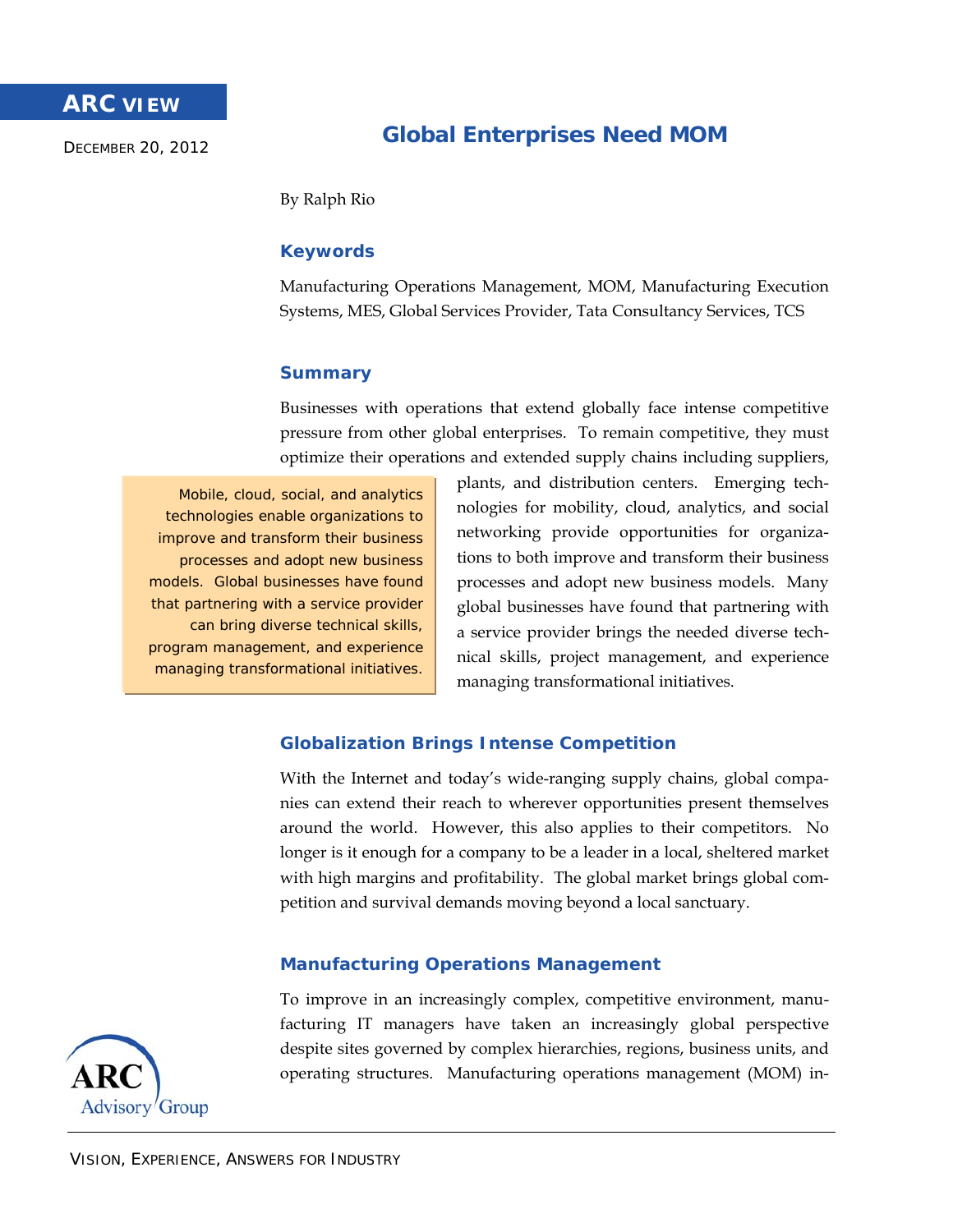cludes the management of the people, business processes, and assets to meet customer demand while providing shareholder value. MOM includes the core manufacturing execution system (MES), and integrates with business systems, engineering systems, and maintenance systems both within and across multiple plants and enterprises.

MOM fosters enterprise-wide collaboration, creates electronically driven workflows, and ensures focus on core manufacturing operations. MOM systems play a key role in monitoring, tracking, managing, and reporting for compliance requirements and carbon emissions. MOM allows manufacturers to respond to this increasing complexity with a global perspective, helping them control and manage their enterprise more effectively, leading to improved flexibility, inventory, time-to-market, customer satisfaction, sharing of best practices, and business process optimization. MOM offers the opportunity to efficiently execute a production plan across multiple sites and geographies.

#### **Global Operating Excellence Needs MOM Adoption**

A global presence often evolves over time with a variety approaches including satellite plants, joint ventures, mergers, and acquisitions. These changes result in a fragmented IT landscape that undermines economies of scale. Typically, the management for a specific plant is familiar with its operations and has optimized its resources locally. This includes unique business processes invented for a particular set of issues and technologies that existed at a past point in time. Each business unit has business processes that often vary across shifts, production lines, and sites. Across several sites, it's not unusual to find multiple independently created and inconsistent processes – often for essentially the same business process. This duplication thwarts economies of scale and sharing of best practices.

## **Transformation Enabled with Technology**

The intense competitive pressures brought on by globalization drives transformational initiatives across business units. A transformational initiative provides major improvements in business processes along the significant value streams of a company, such as order-to-cash and new product introduction. The change affects business performance with benefits that roll-up into the P&L statement and balance sheet. A key enabler of a transformational initiative often involves technology adoption. Today, cloud, mobile,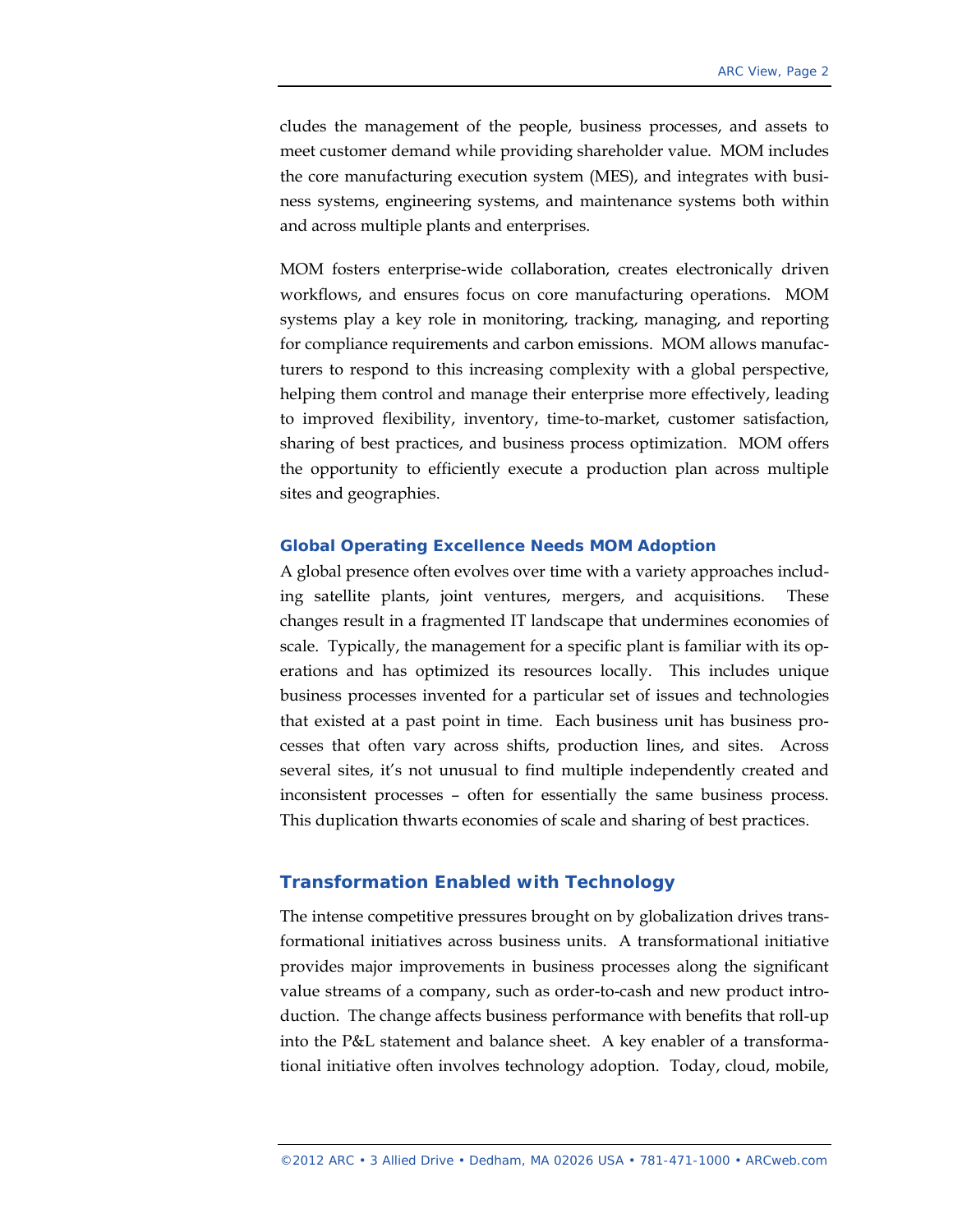analytics, and social technologies are helping to connect previously isolated

processes.



bile, social, and analytics – enable new opportunities for organizations to reengineer and optimize their business processes. They can be transformational in that they offer new processes and business models. Also, analytics for structured and unstructured data provides visibility and predictive analytics. A MOM program across multiple sites allows the business units to adapt before

being crushed by a competitor.

These new technologies – cloud, mo-

## **Resources for MOM Implementation**

Leveraging the four transformative technologies has a major impact on IT strategy and resources. For each of these technologies, implementation brings the need for a range of specific IT skills. Also, the current difficult economic conditions have created a low tolerance for poor results or failure. Where can organizations find capable help? The business model of global service providers maps well with the needs of IT during this surge in application development and deployment activity.

The confluence of four transformative technologies involves more than a few specific skillsets. A MOM program has many moving parts and an experienced service provider can help mitigate some of the risk to help assure success. The benefits of engaging a global service provider include:

- **Specific skills when needed**: Access to a variety of IT skills and levels of experience time-sequenced consistent with the needs of a complex project implementation
- **Faster time-to-benefit:** Avoid delays associated with identifying candidates, hiring and on-boarding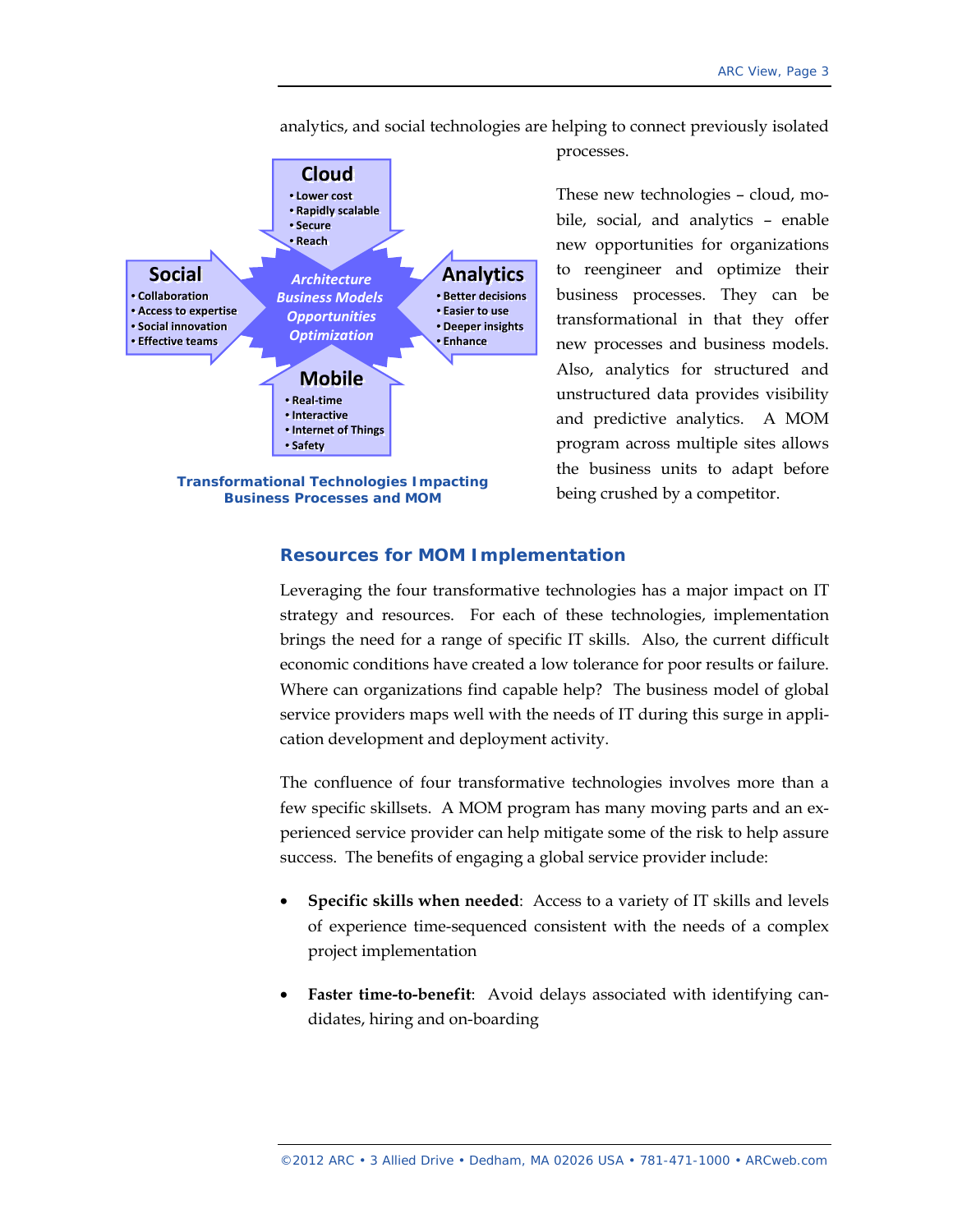- **Flexibility**: Staffing level scale-up and ramp-down rapidly based on project needs and/or changing budget constraints
- **Frameworks, accelerators, and tools for MOM:** Through experience with a variety of clients, the GSP develops repeatable solutions
- **Mitigate project risk**: With experienced architecture and design people for the specific applications and business processes, GSPs can help mitigate risks, particularly for large programs or projects

### **Case Study – Cummins Inc.**

Global engine manufacturer, Cummins Inc., has complementary business units that design, manufacture, distribute, and service engines and related technologies. Engine manufacturing has complexity with many sizes, op-

*"Our Engine business delivered record sales and profits." "Warranty costs as a percent of sales in 2011 were the lowest in 15 years."*  Tom Linebarger, Chairman and CEO, Cummins Inc. 2011 Annual Report Chairman's Letter

tions, parts, and an extended supply chain. Engines represent the core of Cummins, and its success depends on producing a wide variety on time, at low cost, and with high quality. To achieve high operational performance, most plants have an assembly management or manufacturing execution system. Each plant independently designed and implemented its solution. The variety

of solutions and technologies resulted in a support nightmare and created a challenge to integrate with corporate systems.

### **Services Partner with Global Reach**

Prior to its global MOM implementation, Cummins had several issues converge for its existing MES applications. The company recognized that the wide variety of custom implementations in place in its many plants represented an unsustainable situation. Managing diverse applications globally from the corporate manufacturing IT group introduced difficulties relative to distance, time zones, and technology variations. Also, attempting to integrate different MESs with corporate systems often resulted in a fragile solutions and presented additional hurdles for software upgrades.

Cummins needed a modern, adaptable MES/MOM platform and a strategic services partner that could support business transformation with a global rollout. Cummins selected Tata Consultancy Services (TCS) as a services partner. Cummins and TCS implemented the MES solution in six